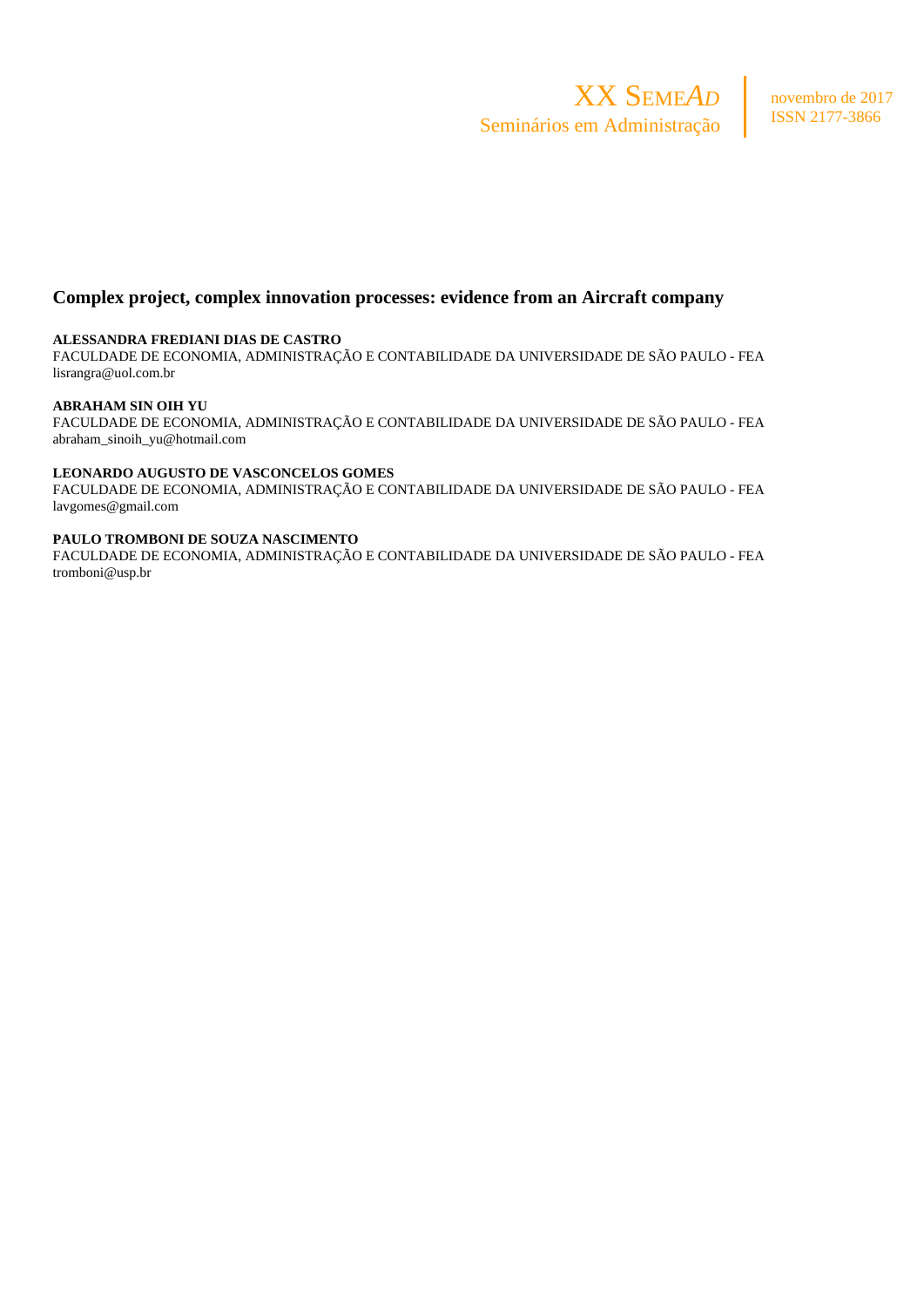# COMPLEX PROJECT, COMPLEX INNOVATION PROCESSES: EVIDENCE FROM AN AIRCRAFT COMPANY

#### I. INTRODUCTION

The concept of complex product systems (CoPS) is relatively recent. CoPS can be defined as high cost, engineering and information technology intensive customized products, systems, networks and constructs (Hobday, 1998). The CoPS characteristics differ from mass products, and also the way of acting in its administration and the applicable concepts has been shown different. The traditional concept of simple products does not seem to be suitable for the study of CoPS.

The literature about complex product systems has been growing, in recent years. Scholars suggested that CoPS represents a distinct and important analytical category for the purposes of innovation research, company strategy, project management and government policy (Zhang & Igel, 2001). Hobday (1998) proposed six dimensions that distinguish CoPS from simple products. One of those is innovation process.

Innovation process might be understood as predefined sequence of activities, from idea to launch e.g. (Cooper, 1999). Based on contingency approach, Salerno et al. (Salerno, Gomes, da Silva, Bagno, & Freitas, 2015) identified eight different innovation processes. Although these recent works represent an important advance in understanding how firms manage innovation, they do not focus on complex project.

Aircraft is a typical example of complex products considering either the number of parts of the products or the number of functions designed in the product (Griffin, 1997). The traditional innovation process does not seem appropriate to describe the complexity of this product with its systems and subsystems, customers and suppliers. The following research question guides our research: which are the innovation processes employed for managing a complex project?

Through a qualitative case study, this paper seeks to investigate which innovations processes are applied to manage the development of an airplane. From eight types of processes suggested in the Salerno classification, it was possible to identify seven processes used in the production of the two different jets studied – Phenom 300 and Legacy 450. It was also possible to identify that they may be applied in parallel.

The paper begins with a brief review of the literature. Section 3 describes the methodology used in this research. Section 4 offers an introduction to each different innovation process suggested by (Salerno et al., 2015) and examples of how Phenom 300 and Legacy 450 can fit each one. Section 5 presents the conclusions.

#### II. LITERATURE REVIEW

## *A. CoPS*

The notion of complexity that defines CoPS is born from the significant number of customized components and the vast field of knowledge that is necessary to produce those components and the whole products (Hobday, 1998). It has its seminal article in 1995. The extent and depth of design and systems integration activity are much bigger in relation to each product in CoPS compared with high volume production. The user involvement is also much higher in CoPS than in standardized consumer goods. Functional capability as systems integration is required to design, engineer and integrate the diverse knowledge inputs and subsystems that build each CoPS. For example, airframe manufacturers (e.g. Boeing and BAe Systems) have the capabilities to design and integrate airframes, aero-engines, avionics and other subsystems into a finished system (Davies & Brady, 2000).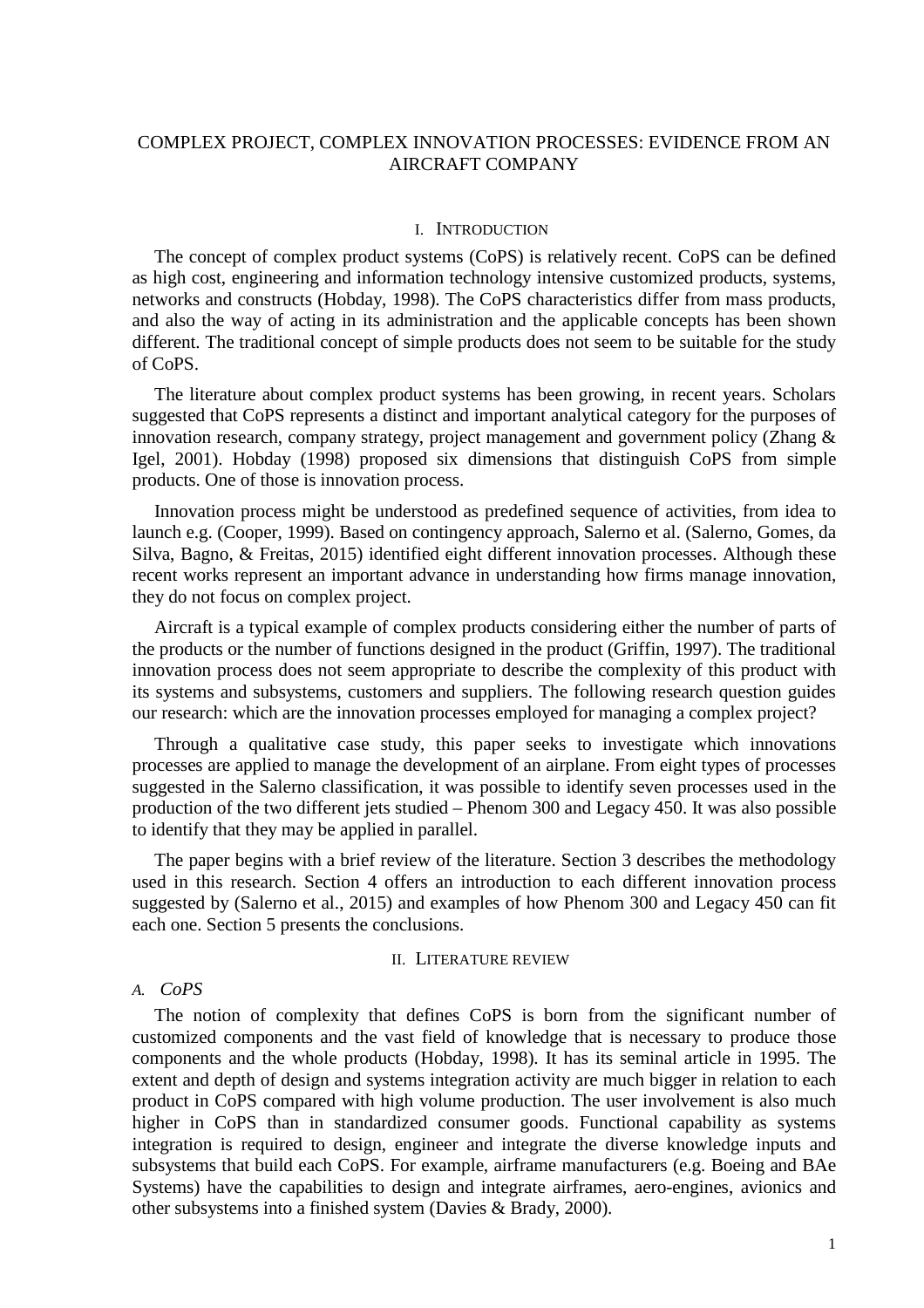Although CoPS are typically purchased by a single user, the vast knowledgebase needed to manufacture these products often exceeds the engineering capacity of a single firm (Hobday, 1998; Davies & Brady, 2000). They are made up of many interacting components and subsystems, belonging to different technical fields (Prencipe, 1997; Gunawan, 2002). These industries are involving technology-intensive capital goods, systems integration, embedded and largely tacit knowledge and skills, project-based manufacturing, low-volume production and concentrated and politicized markets with few buyers and few suppliers (Majidpour, 2016).

The creation of a major CoPS often involves extreme production and innovation complexity, not only because they embody a wide variety of distinctive components, skills and knowledge inputs but also because a large number of companies or different organizational units of the same company often have to work together in their production (Hobday, Rush, & Tidd, 2000). The production of an aircraft needs a wide scope of knowledge in new materials, software technologies, fluid mechanics, and communication systems (Naghizadeh, Manteghi, Ranga, & Naghizadeh, in press).

#### *B. Innovation process*

Cooper (Cooper, 1990) has proposed the idea of well-defined stages and decision points for the realization of development projects (Stage-Gate®). This method of management has been validated and very well accepted for most of the developments. Later, the same author (Cooper, 2007) has stated that, for projects with technological innovation, the traditional way of managing, using phase-review, Stage-Gate® or PACE® is not always adequate. "For nontraditional projects do not use traditional methods." Shenhar (2001) has shown how different types of projects are managed in different ways and that one size does not fit all projects.

### III. METHODOLOGY

The purpose of this research is to identify if a same company might use different innovation processes when dealing with complex projects. And more, if the same project can use different innovation processes at different times and / or for different objectives or even simultaneously. It is also important to understand the rationale of each kind of process verifying if it fits with the 8 types suggested by Salerno et al. better than the traditional innovation processes (linear process: "from idea to launch").

A field research has been conducted with two product innovation projects, the executive jets Phenom 300 and Legacy 450, in one company, Embraer. People from different areas, engineering, customer support, program administration, industrial designer, market intelligence and R&D, have been interviewed. In this way, different approaches for the same project have been covered. The saturation concept has been the criteria to stop.

All the interviews have happened face-to-face and performed by the author using an open semi-structured questionnaire. The paper "Innovation processes: which process for which project?" was made available prior to each interview. The intention was to allow the interviewee to be more familiarized with its terms and concepts. However, only two of the interviewees have accessed the paper before the interview.

## *A. Each interview has been structured as follows*

- The first part of the interview has been about the formal innovation process of the company in general.
- The second part has been about how innovative projects rise before formalization. What are the possible project sources in general and what sources have been used for Phenom 300 and Legacy 450.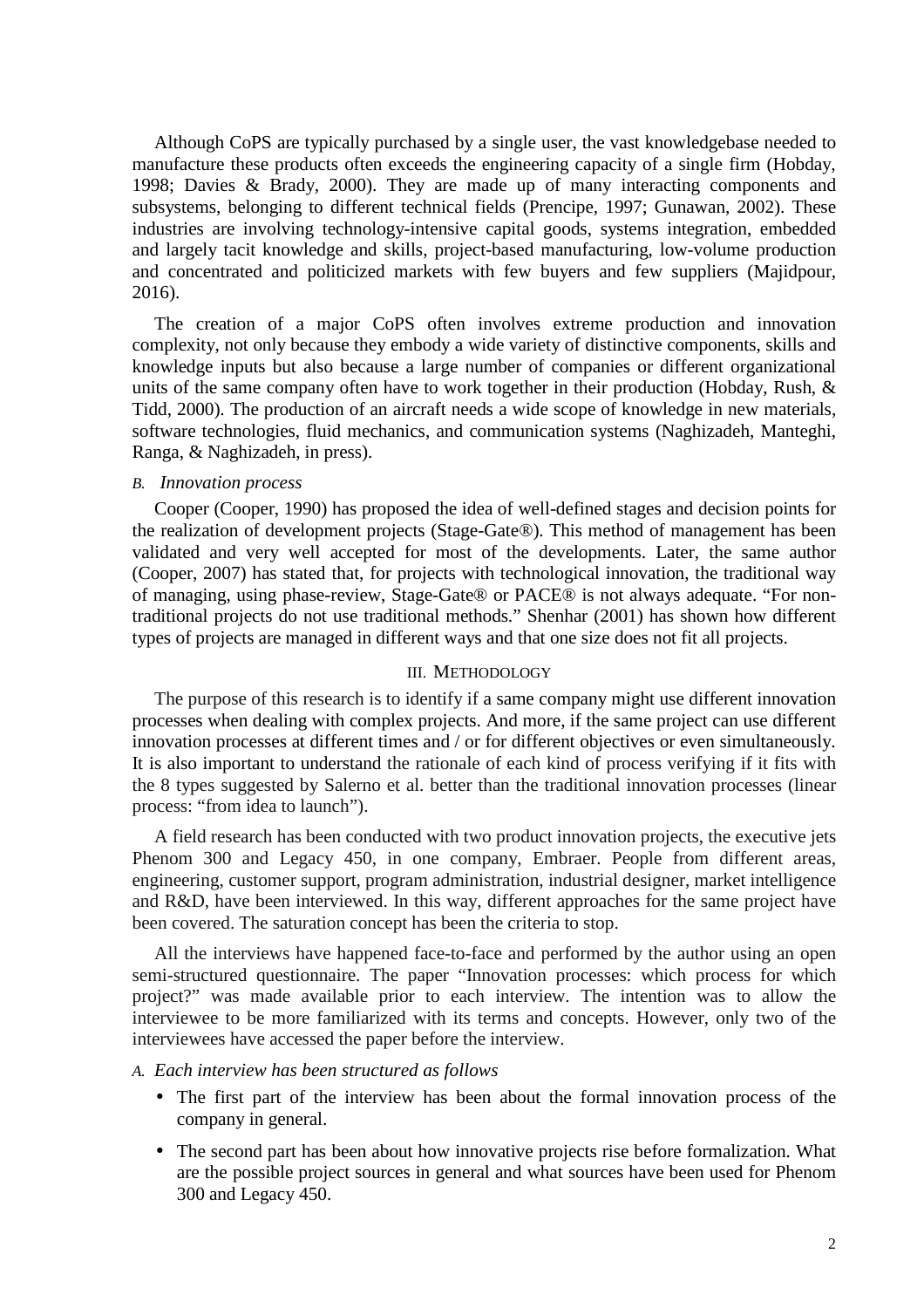- The third part has been specifically about those two executive jets. What are the products characteristics, market characteristics, supply chain, clients and post enter into service developments.
- The fourth part has used the eight different innovation processes suggested by Salerno et al. Each of them has been explained and, from that, the interviewees have been asked to bring examples of their application related to the projects object of the present research. Sometimes the interviewees have used examples related to other projects; those examples were not considered on the findings and results of this research, but they improved the author understanding about their opinions and experiences.

It is important to say that Embraer is a large multinational company with many different formal innovation processes. As this research has focused on the projects Phenom 300 and Legacy 450, the processes related to organizational innovation and R&D has not been considered, as well as innovative process of how to do faster and how to do cheaper, even if related with Phenom or Legacy.

## IV. MAIN FINDINGS AND DISCUSSION

CoPS tend to be produced in projects or small batches tailored for individual users (Hobday, Rush, & Tidd, 2000). Comparing commercial and executive jets, this difference is significant, because prived owners usually buy only one unit of the executive jet. Which is customized for them. Therefore, executive jets are often projected differently one from the other, one by one.

 In the business jets, the OEM starts the innovation process to build a new aircraft driven by the market intelligence, and, as soon as the first concept has the technical approval, the loop producer-user interaction starts. Technical approval comes first because of the rigid regulatory standards to follow, since the airplane must not be only manufacturable, but projectable and certifiable. Aircraft industry has to comply with the regulations specified by certification authorities. So the dialog between the OEM and the regulator authorities can shape innovation paths by dictating matters such as safety issues.

Since the first concept is technically approved, many clients participate in the discussions until the concept is freezed. But it doesn't stop there. The continuous dialog between the project team and the user is often necessary. During the long development cycle, the user redefines product requirements many times, demanding higher performance, capacity, and reliability, adding, at the same time, further complexity (Hobday, 1998; Hobday, Rush, & Tidd, 2000; Dedehayir, Nokelainen, & Mäkinen, 2014).

Embraer designs, develops, manufactures and sells aircrafts and systems for commercial aviation, executive aviation, and defense and security segments. The company also provides after-sale support and services to customers worldwide. It's seven-aircraft portfolio includes from the entry-level Phenom 100 to the ultra-large Lineage 1000.

Phenom 300 is an entry-level jet for eight up to eleven occupants. It's a clean-sheet design project started formally in 2005 and first delivered in December 2009. Embraer's Phenom 300 light jet earned a reputation as a game changer in its first year of operation. "Since our launch announcement of the Phenom 100 and Phenom 300 jets just over a year ago, we have logged in excess of over 235 firm orders" said Luís Carlos Affonso Maurício Botelho. The editors of Flying Magazine granted to the Phenom 300 their Choice Award as one of the year's most remarkable accomplishments in terms of innovation, vision and determination. It was the most delivered business jet all over the world in 2013, 2014 and 2015. The innovative Phenom 300 also granted the prestigious award "Robb Report's Best of the Best Award" five times: 2011, 2012, 2013, 2014 and 2016 (Embraer Phenom 300, 2016).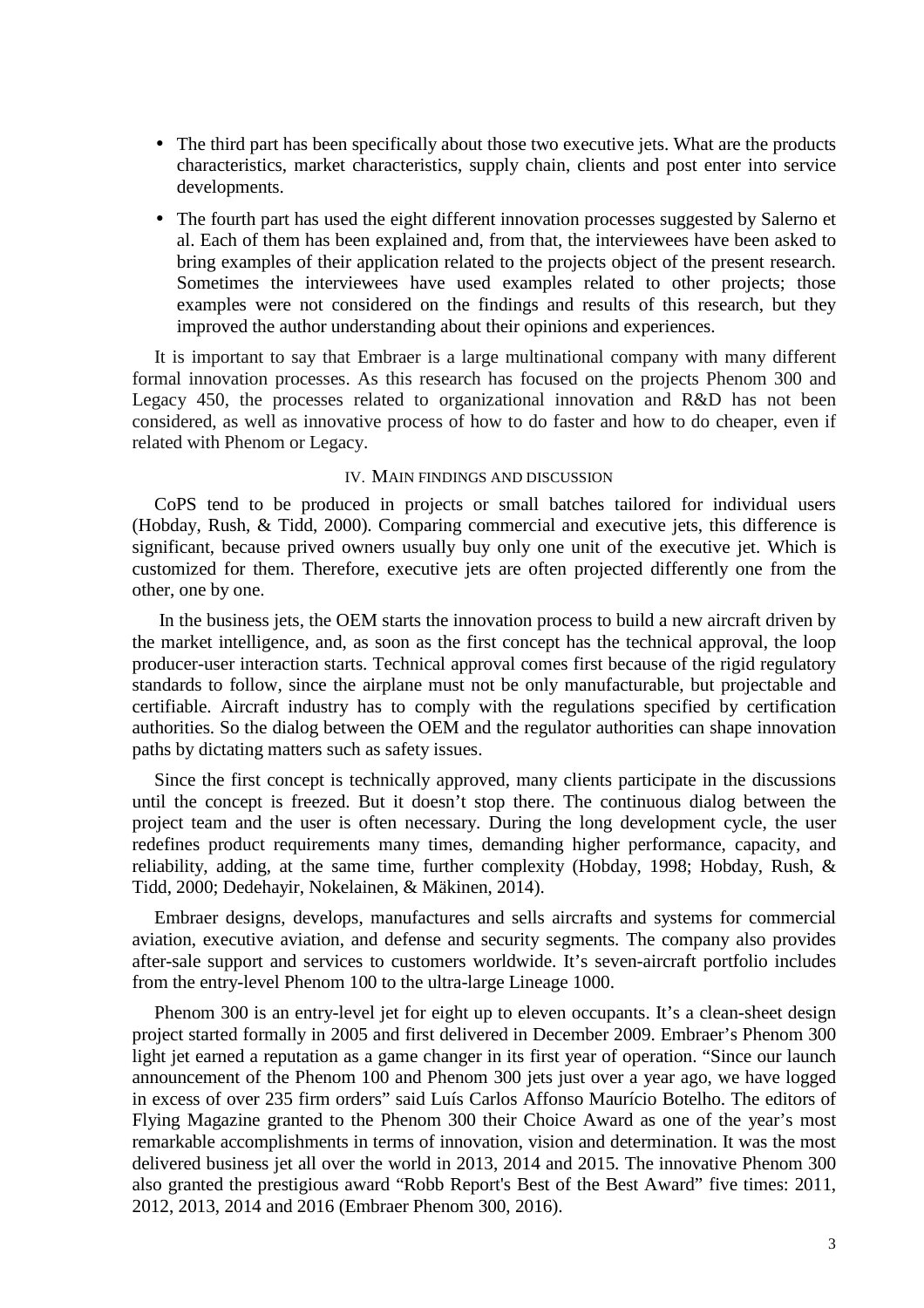Judged one of the top 15 most influential business aircraft of all times by industry press, the light Phenom 300 is the roomiest in its class. The aircraft has the best climb and field performance for any light jet. It is designed for 15% lower operating costs and offers the largest range and speed in its class. It can fly at an altitude of up to 45,000 feet (13,716 meters) and has a range of 1,971 nautical miles (3,650 km), including NBAA IFR fuel reserves, which means the aircraft is capable of flying nonstop from New York to Dallas or Houston to Los Angeles for example (Embraer Phenom 300, 2016).

The mid-light Legacy 450 is a new breakthrough aircraft that promises a new paradigm in business aviation by offering features normally available in larger and more expensive aircrafts. It is a remarkable union of technology and design offering digital flight controls with full fly-by-wire.

The Legacy 450 replaces conventional controls with full fly-by-wire technology. This technology enables a smoother, more natural feeling flight by translating the manual input from the pilot electronically rather than mechanically. Electronic fly-by-wire systems increase the number of control surfaces that can be actuated simultaneously. This allows for maximum performance and control, while at the same time, reducing the pilot workload and creating a smoother flight for passengers. Additional flight envelope protection also increases flight safety. The Legacy 450 and Legacy 500 fly-by-wire system has received a prestigious Flightglobal Achievement Award in the Innovator of the Year category 2010. Embraer Executive Jets started Legacy 450 deliveries on December  $22<sup>nd</sup>$ , 2015 (Embraer Legacy 450, 2016).

Constructing complex products and systems, as an aircraft, requires a wide range of capabilities. Aircrafts are made up of many interacting components and subsystems, belonging to different technical fields, rarely under control or ownership of one single enterprise (Gann & Salter, 2000). Just inside de OEM, around two thousand people are involved to conceptualize, design and produce an executive jet, an even more than this is on the suppliers/partners side. The role of the supply chain is tremendous: the suppliers can be responsible for delays in the schedule for the first flight and for delivery to customers or can bring an important innovation, for example. In the work of identifying the innovation processes applied to the Phenom 300 and the Legacy 450, both suppliers and customers were mentioned as key players in the process.

As explained before, the eight types of innovation processes suggested by Salerno et al. have been used to classify the innovation processes applied to Phenom 300 and Legacy 450.

*A. Process 1. Traditional process: from idea to launch*



Fig. 1. Traditional linear process: from idea to launch

Since executive jets are complex products that can be splitted into several systems, each system has, in general, several functions and features. Considering this, three main cases where the process one is applicable were found: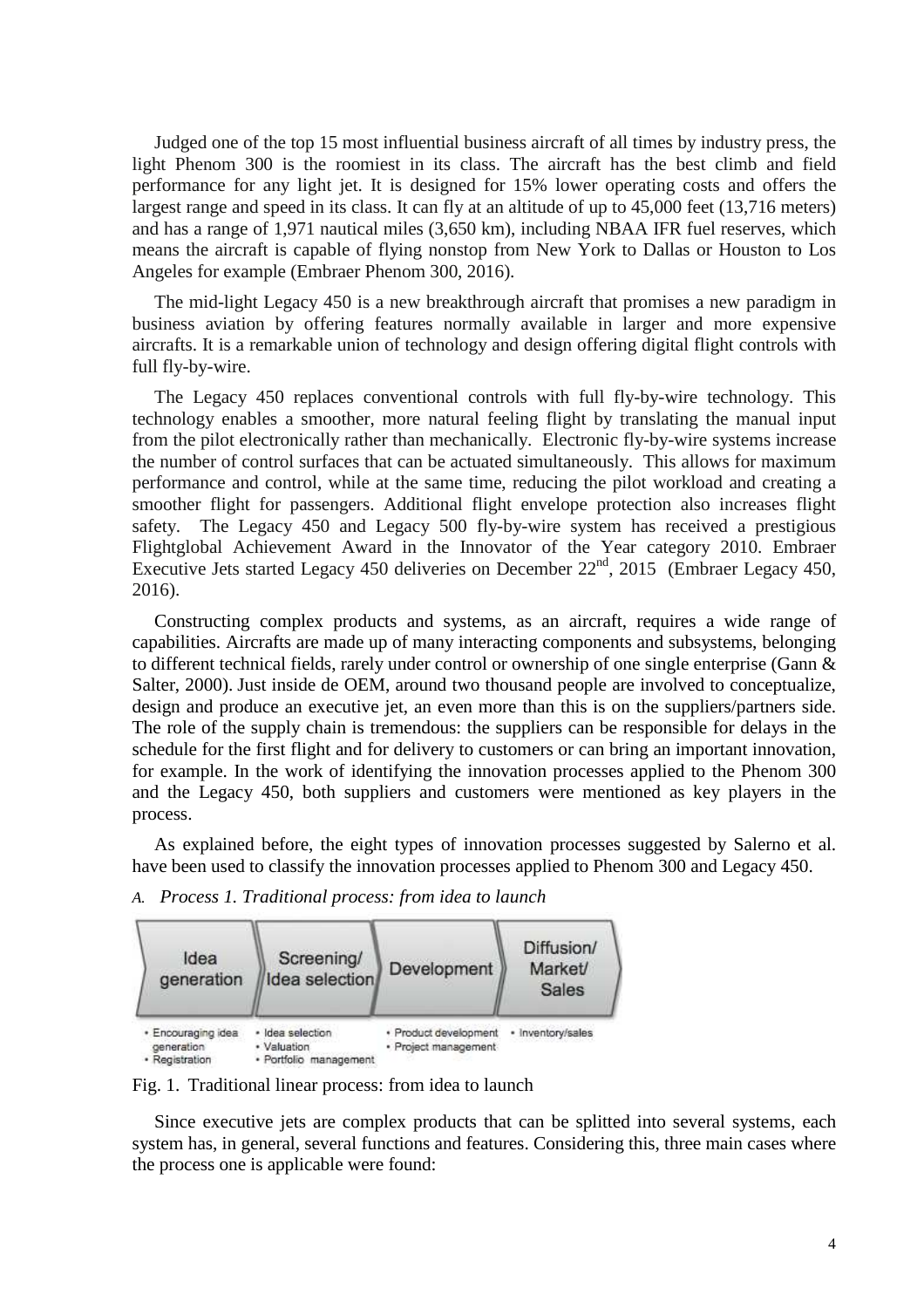- During the main aircraft development cycle, some systems are made internally, and other in the suppliers. On the Phenom 300 and the Legacy 450, some systems (like the AMS system and the eletrical system), that were developed internally in the OEM, followed the process above.
- When the aircraft enter into service, not all the features are developed, they are called follow-ons; the innovation process used for those is the traditional one. For example, the Phenom 300 has the standard configuration with 8 occupants or optional items such as the 7th seat, the belted toilet and the 2-place divan (Embraer Phenom 300, 2016). Not all of these options were ready on the first delivery. The Legacy 450 has even more options such as forward 2-place divan, belted toilet, forward side facing seat, wet or dry galley (Embraer Legacy 450, 2016). As happened with Phenom 300, not all the options were available at type certificate.
- After some time, the aircraft is in service, it is recommended to work on a refresh. In this case, the process from idea to launch is normally used.

# *B. Process 2. Anticipating sales: the tailor-made approach (open order)*

The innovation idea is jointly constructed with the client; only after this joint construction the project is formalized (e.g., order and contract). There is then a period of maturation that includes the definition of product specifications prior to the order (or sale). The client pays for the development before the delivery of the product, anticipating income for the company compared to the traditional process (process 1). Thus, the client finances the development of product and process. The delivery of the product ends the process 2 (Salerno et al., 2015).



Fig. 2. Anticipating sales: the tailor-made approach (open order)

Executive jets allow customization. Usually, as bigger the airplane is, bigger the customization is. The customization is not related only to trim and finishing, but to configuration and special requests too.

Each time that the customer desires a feature that hasn't been offered before, the innovation process described above happens. This is very common. Private owners are usually seeking to meet specific needs. Companies in the fractional marketplace customize looking for promptness and economy, and, with the customization, the fractional owners have the feeling that they are flying on their own plane.

For instance, in October 2010, NetJets, the pioneer and world leader company in private aviation, signed with Embraer an US\$1 billion order that included 50 firm orders and 75 options, creating a partnership that would develop into the NetJets' Signature Series™ Phenom 300 (Embraer Phenom 300, 2016).

NetJets has specified an aircraft that features advanced technologies to ensure maximum safety, reliability and operating efficiency as well as superior cabin comfort, advanced inflight entertainment systems and custom cabin designs. The aircraft seats up to seven passengers and features a full refreshment center, custom cabin amenities including a customized galley, advanced inflight entertainment systems, WiFi and a fully enclosed aft lavatory. It also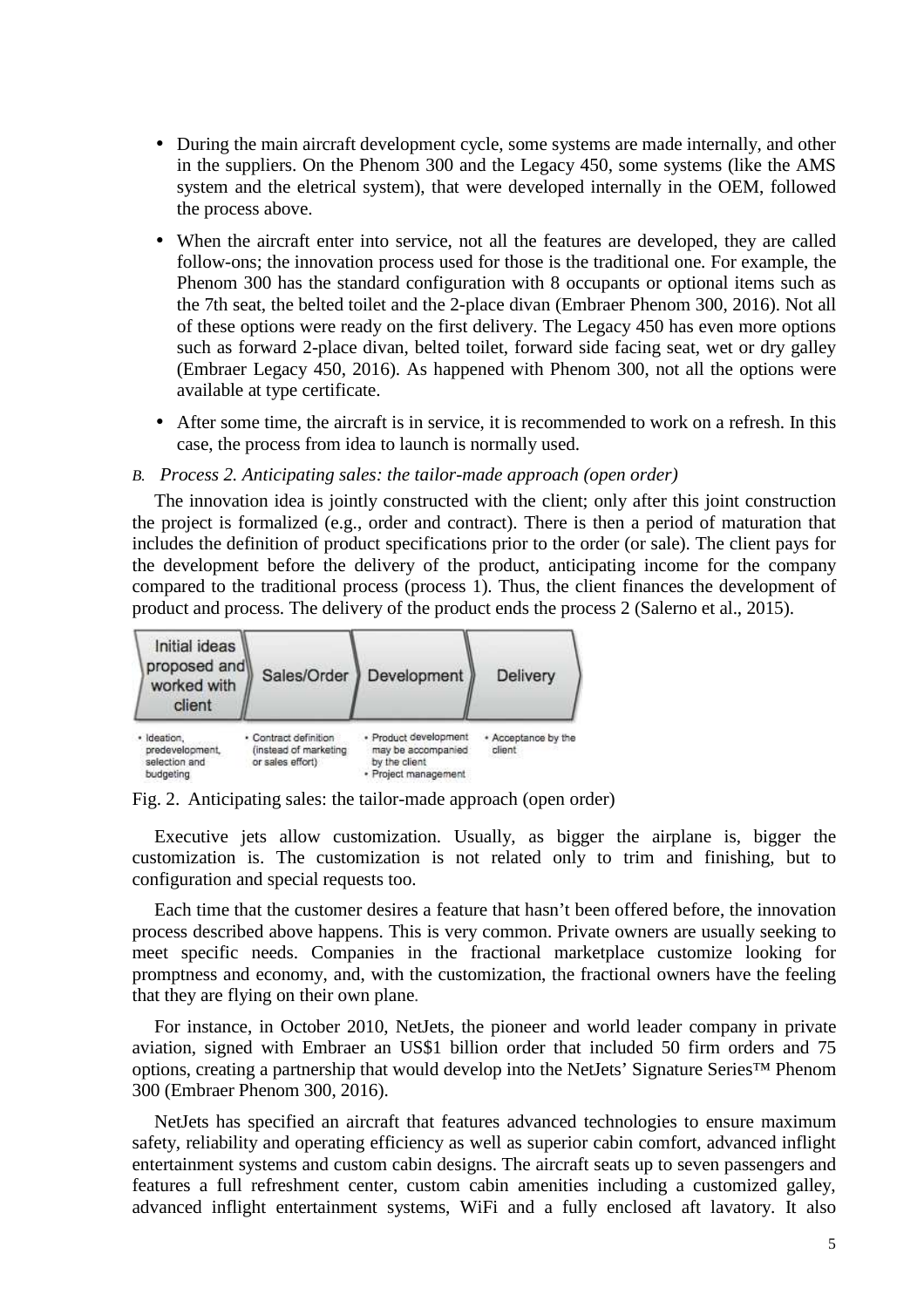included the Prodigy Touch Flight Deck, based on the Garmin 3000 platform enhancing pilot interface and situational awareness. This marks the first-in-service application of this advanced avionics system (Embraer Phenom 300, 2016).

Part of the NetJets' Signature Series™ Phenom 300 followed this second innovation process of Salerno et al., and another part of it followed the next process depending on the degree of specification of the request.

## *C. Process 3. Anticipating sales from a given client specification (closed order)*

As opposed to the previous process, the client in process 3 has a predefined specification (e.g., functional requisites or form) that the order must fit. For the vendor, this process contains neither idea predevelopment nor a maturation period for the specifications. For the firm, the selection phase involves a decision about whether to develop the product.

In this process, sales precede development. Even if specifications come defined from the client, the company may suggest new functionalities or specifications. Salerno et al. found cases in which companies took advantage of orders to build platforms that could be utilized in future projects with other clients (Salerno et al., 2015).



Fig. 3. Anticipating sales from a given client specification (closed order)

The process with the specification given by the client is pretty common in two ways.

- When the customer brings the finishing material that he wants to be applied in his aircraft. In this case, it's necessary to pay an extra amount because the OEM will need to test and certify its use with the authorities. Therefore, it's necessary to do the development step.
- In the relation so called build to print among OEM and the supplier. Embraer chose this path for some parts of the Phenom 300 and the Legacy 450. In those cases, Embraer provided drawings and the supplier was responsible for producing the part according to the specification using the correct materials. The design specifications included performance and quality requirements.

## *D. Process 4. Started by a public or private call*

Private contract bids, e.g., when a systems integrator launches a request for bids, such as in the automotive, aircraft, or home appliances industries. The call usually defines the functional requirements of the product to be developed. The flow begins with predevelopment, which consists of preparing an initial analysis of the feasibility of the project for the company (Salerno et al., 2015).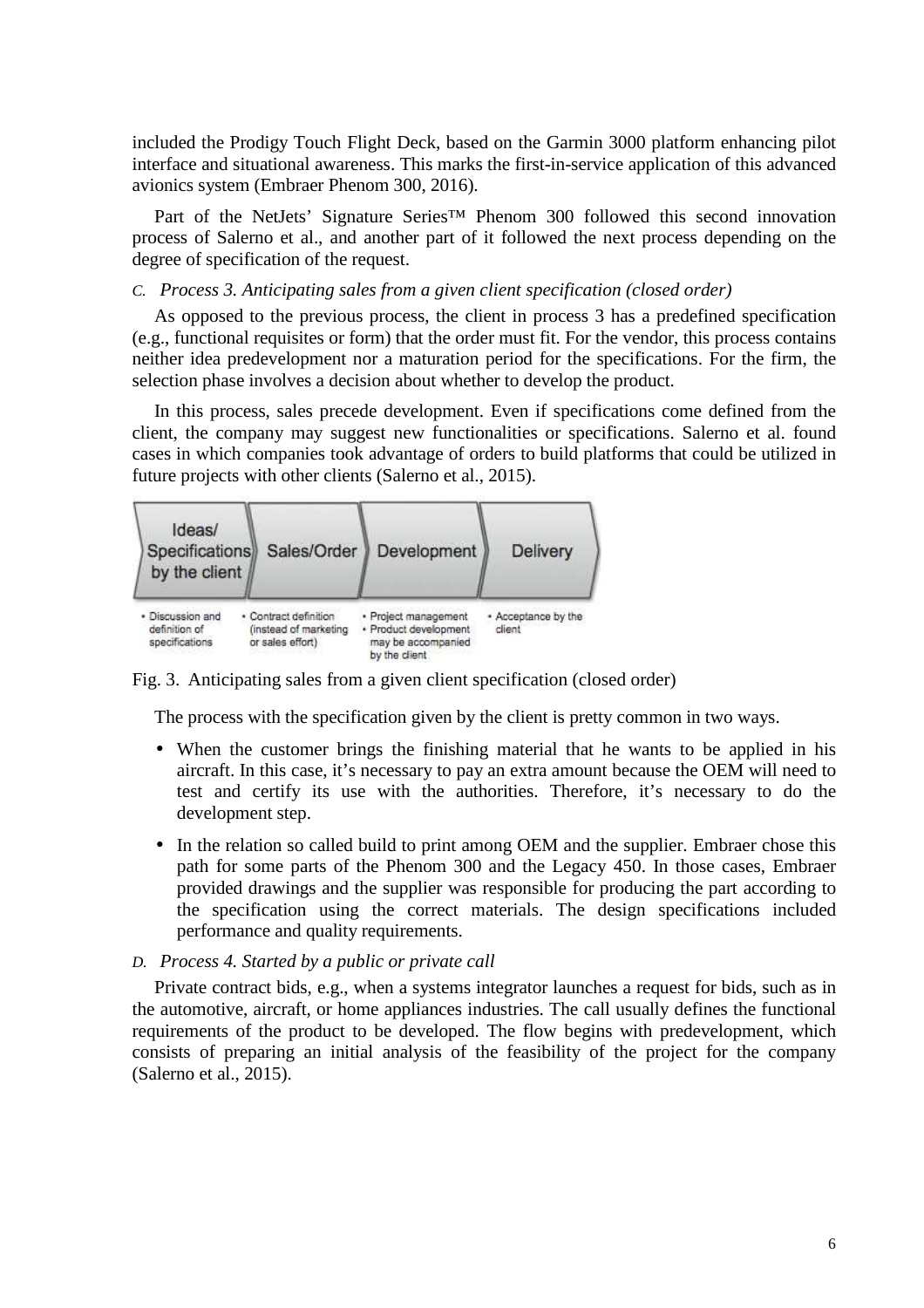

Fig. 4. Process started by a call

Embraer Executive Jets participates in customer's bids and creates bids for the suppliers.

- Either Phenom 300 as Legacy 450 has already participated in private calls. Usually, companies that buy airplanes call for bid; many of them need to do this in order to meet their regulations. When the order includes a larger number of airplanes, this is even more common due to the bargaining power. Buyers increase competition within an industry by forcing down prices, bargaining for improved quality or more services, and playing competitors against each other.
- Wide portion of systems suppliers were selected by bids. The OEM launches a call seeking for who accomplish with the HLR (high level requirement). Those who want to participate in the call do a pre-development and present their projects. Embraer receives the proposals and selects it taking into account several aspects, not just the financial ones, before signing the contract giving the go-ahead for development - the seats supplier, e.g.
- *E. Process 5. Process with a stoppage: waiting for the market*

The first segment in the fig 5 concerns idea generation, idea selection, development, and initial diffusion/sales; the product is developed to pilot or experimental plant scale. Diffusion (sales) is performed for a specific market niche, e.g., the lead users. There is a stoppage in the process because the perceived market is not large enough to justify further development, whether in production processes, product specification, or production facilities. This stoppage represents active behavior: the development activity is interrupted, but the project is not abandoned because the company directs its efforts to "create" a market (Salerno et al., 2015).



Fig. 5. Process with a stoppage: waiting for the market

The process with a stoppage waiting for the market is quite rare. Only one example was found concerning the two aircrafts used as objet of this research.

Aircell, that later on had its name changed to Gogo, was trying to create market for their products in the beginning of the years two thousand. Some clients liked it and installed the product in their airplanes via STC after receiving the aircraft. A supplemental type certificate (STC) is a national aviation authority-approved for a major modification or repair to an existing type certified aircraft.

Nowadays Legacy 450 customers can already receive the factory-installed UC5000. UCS 5000 is business aviation's smart cabin system from Gogo. More than a router, and beyond an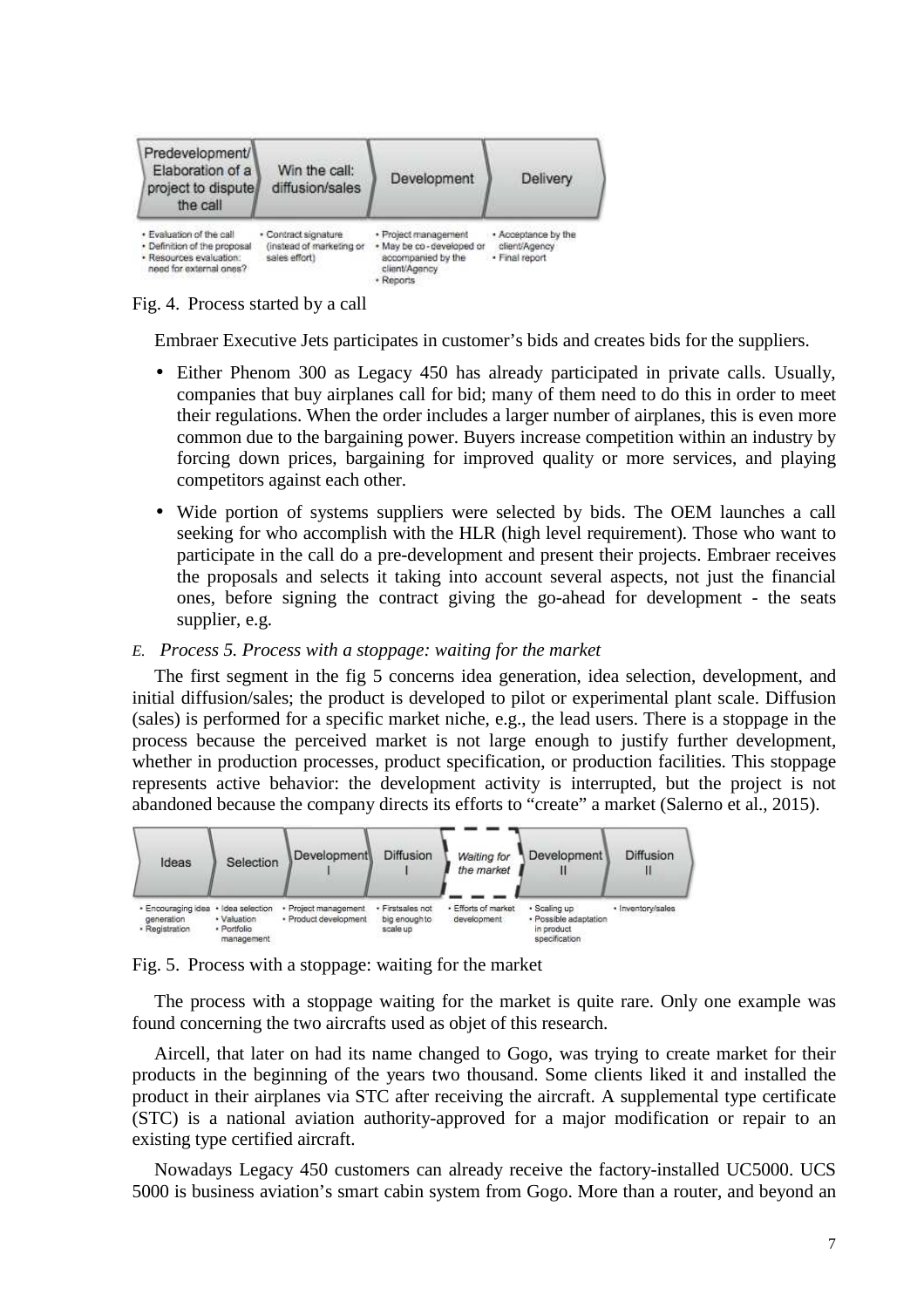IFE service, UCS is a singular unit that orchestrates, manages and delivers data, voice, entertainment, information, and cabin management services.

## *F. Process 6. Process with a stoppage: waiting for the advance of technology*

This process is similar to the previous one, but the stoppage in this process is caused by a technological bottleneck within the product or process development (Salerno et al., 2015).



Fig. 6. Process with a stoppage: waiting for the advance of technology

This is not a frequent process, but it's not unusual either.

A Phenom 300's example is the mirror in the interior of the plane, that was made with polycarbonate, but the advance of the technology allowed the use of glass mirror (gorilaglass).

On the other side, a Legacy 450's example is the use of a polymeric product that imitates stone. It was used in the finishing of surfaces subject to water. With the technological evolution, it has started to be made with a thin layer of real stone (marble and granite).

The use of internet through band KA is another example. The size of the antenna prevented the use of this feature in smaller planes, so the internet was provided trough other options. With the technological advance, lighter and more compact design has allowed the antenna to be installed in most of the airplanes.

# *G. Process 7. Process with stoppage: waiting for the market and for the advance of technology*

Process seven is the junction of the two previous processes with stoppages. There is a first stoppage because of technological issues and a subsequent stoppage to (actively) wait for market viability.

No case has been found.

#### *H. Process 8. Process with parallel activities*

The diffusion/sales phase starts before the end of product development (Fig. 7). The development continues until a first version or a sample of the product is obtained. This first version does not necessarily have all of the variations (e.g., models, colors, accessories, etc.), functionalities, or quality problems solved. However, there is a version of the product available that enables the company to begin diffusion, which is performed in parallel with the remaining development efforts.

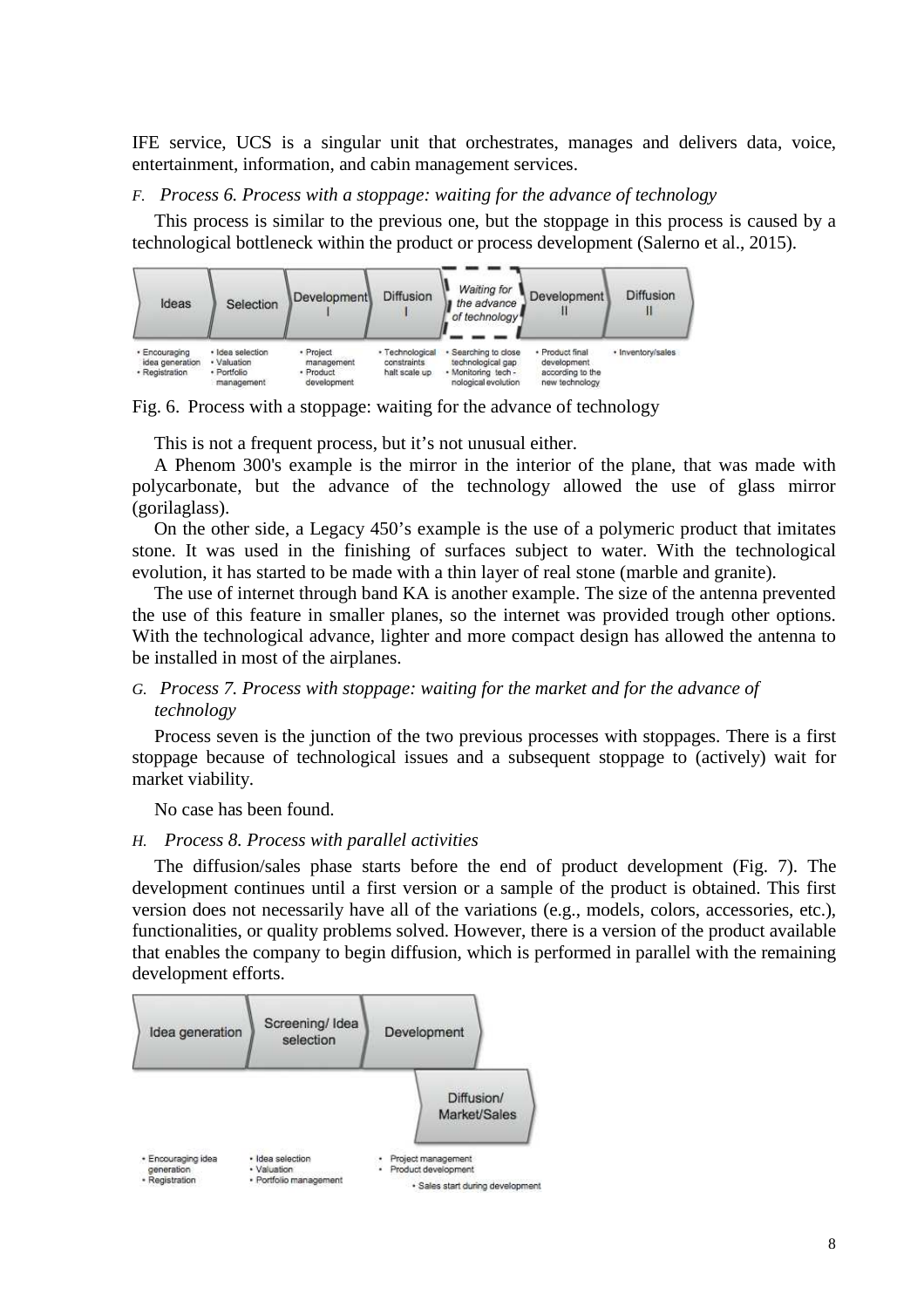### Fig. 7. Process with parallel activities

This is the Embraer executive jets innovation process for a new aircraft model. The generation ideas usually come from the market intelligence, and the selected ones are technically analyzed and discussed with some clients until the initial concept is defined. Once approved, the sales starts together with the development and both continue after the first deliveries. The development efforts keep going because follow-ons development, improvements, new configurations and corrections happen after the aircraft enter into service.

One example is the Legacy 450 extended range. Embraer Executive Jets started Legacy 450 deliveries on December  $22<sup>nd</sup>$ , 2015. On July  $12<sup>th</sup>$ , 2016, the Company announced that the Legacy 450 has received certification for an extended range of 2,900 nm (5,370 km). The improvement has been approved by the regulation authorities: ANAC (Agência Nacional de Aviação Civil, the Brazilian agency for civil aviation), FAA (United States of America Federal Aviation Administration) and EASA (European Aviation Safety Agency). The new range, with four passengers onboard plus reserves, is 329 nm (609 km) larger than the first certified range (Embraer Legacy 450, 2016).

"With this range that surpassed our original targets, the Legacy 450 is definitely the best-inclass business jet." The Legacy 450's increased range was certified after minor modifications to the wing to accommodate more fuel, along with updates to the Fuel Control Unit (FCU) and avionics. The extra fuel tank capacity is retrofitable at no cost for the first aircraft serial numbers (Embraer Legacy 450, 2016).

#### V. CONCLUSION

This paper aimed to contribute with the literature about innovation process in CoPS (complex product systems). It does not seem possible to define a single process of innovation for CoPS like executive jets. Different processes of innovation take place on it, depending on the stage it is in - before or after entering into service -, depending on the aspect focused whether at the level of the product as a whole, its systems, subsystems or parts of a system (such as a component of a system) - and depending on the group of people involved. The development of Embraer's Phenom 300 and Legacy 450 exemplifies it with details.

In addition, different processes happen in parallel, simultaneously. The so-called Process 1 by Salerno et al. (traditional process: from idea to launch) usually takes place in a simultaneous way with the Process 4 (started by a public or private call) and the Process 8 (process with parallel activities): Process 1 related to systems developed internally, Process 4 related to systems developed in the suppliers and Process 8 related to the entire product. Different processes take place in parallel in different companies working on the same project and also in the same company, the OEM.

From all those findings, it seems to be clear that the "one fits all" approach is not enough for CoPS. The same project may require different processes. The Salerno et al. classification is more complete and appropriate. Interesting implications for practice and theory outcome from this research. For theory, it is necessary to understand that a complex project is managed in a network of innovation processes in which some are simultaneous or parallel. Such innovation processes can have different logics, demanding different competencies being articulated for the success of the project. This was not predicted by Salerno et al. For practical purposes, the implications are the need to develop an innovation system that recognizes that a complex project requires different processes, with its own management logic.

In this research, the processes of innovation within the vast supplier chain directly involved in the projects hasn't been specifically investigated. However, it is known that suppliers have